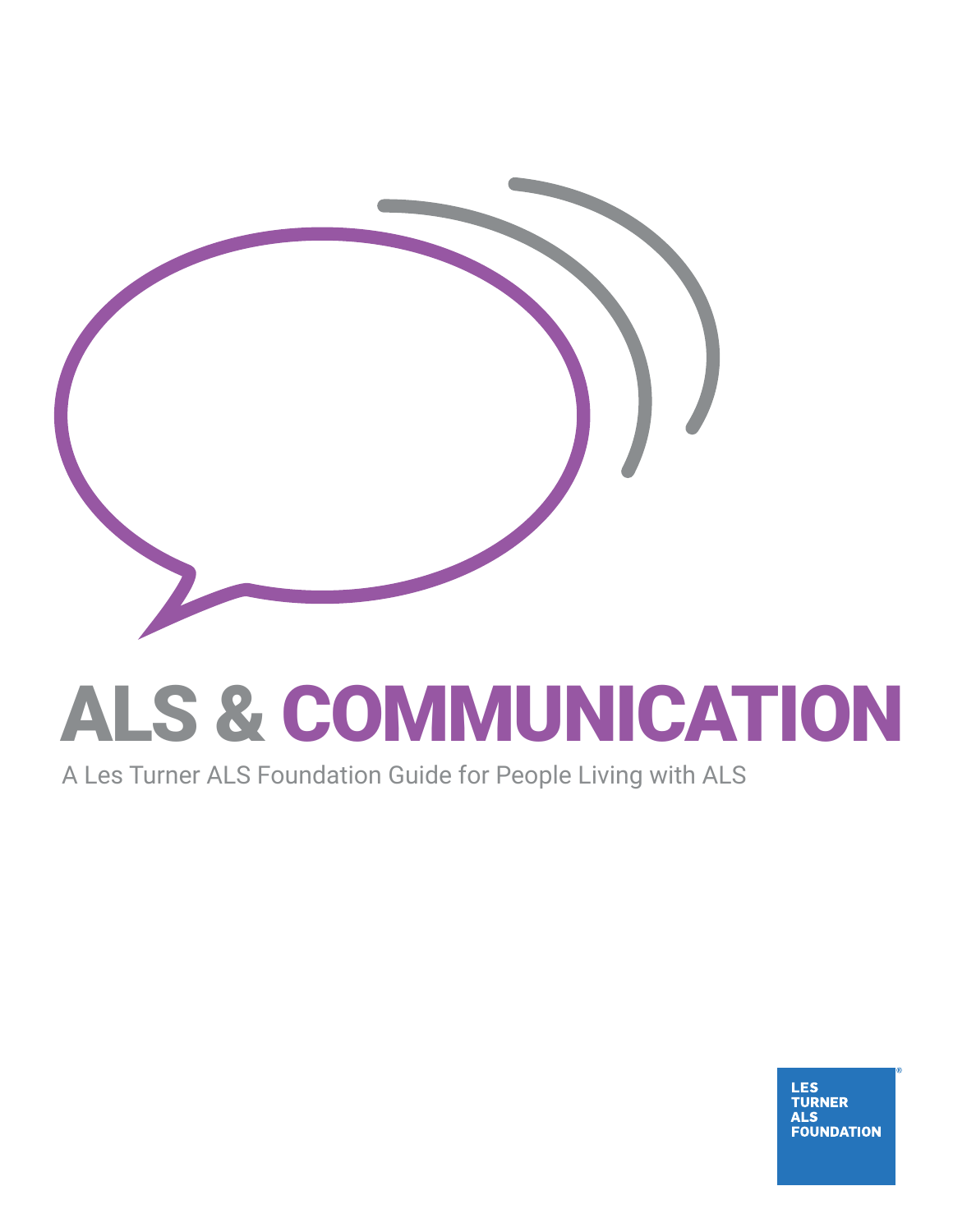### **Contents**

| Telephone and in-home communication <b>ELECTER</b> 2014 11 |  |
|------------------------------------------------------------|--|
|                                                            |  |

Disclaimer Statement: The information in this guide is not medical advice. Talk to your ALS care team before making any decisions about your health or treatment. Together, you and your care team can find a treatment plan that works for you.

Last Reviewed: October 15, 2021



©Les Turner ALS Foundation 2021 [lesturnerals.org](http://lesturnerals.org)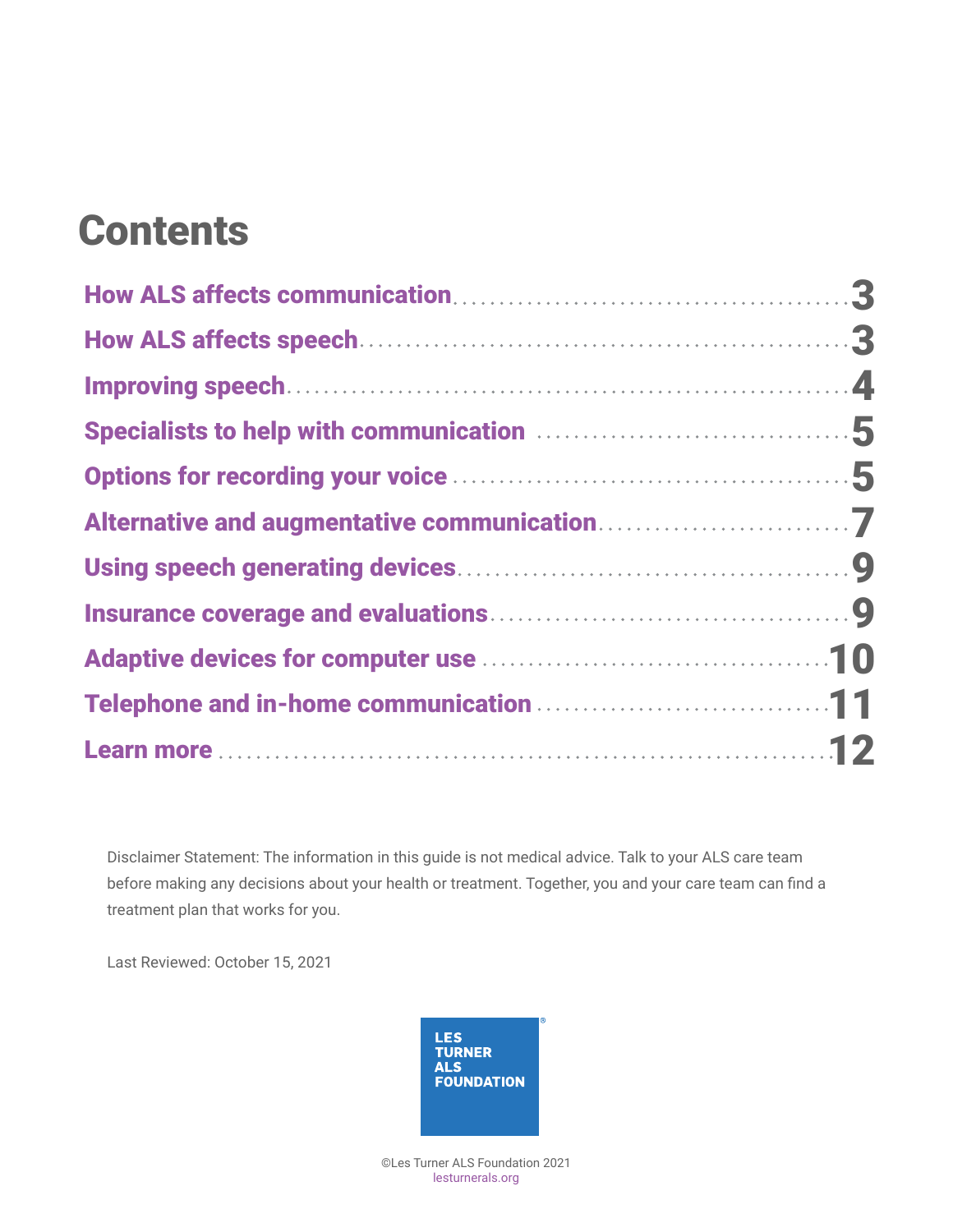### <span id="page-2-0"></span>How ALS affects communication

Amyotrophic Lateral Sclerosis (ALS) can weaken the muscles you use when speaking and breathing.

This can lead to speech changes ranging from mild to severe. ALS can also cause a loss of strength in the fingers, hands, and arms, which may impact your ability to communicate by writing or typing. With today's technology, you have options to communicate with the people who are most important to you.

In this ALS & Communication guide, you will learn about the speech changes that can occur with ALS. You will also learn tips for navigating through those changes. Your ALS care team can customize the best way for you to meet your communication needs.

# **!**

With today's technology, you have options to communicate with the people who are most important to you.

Your ALS care team can customize the best way for you to meet your communication needs.

# How ALS affects speech



minh

Hoarse or strained voice

Soft voice



Nasal or muffledsounding speech



Unclear or slurred speech

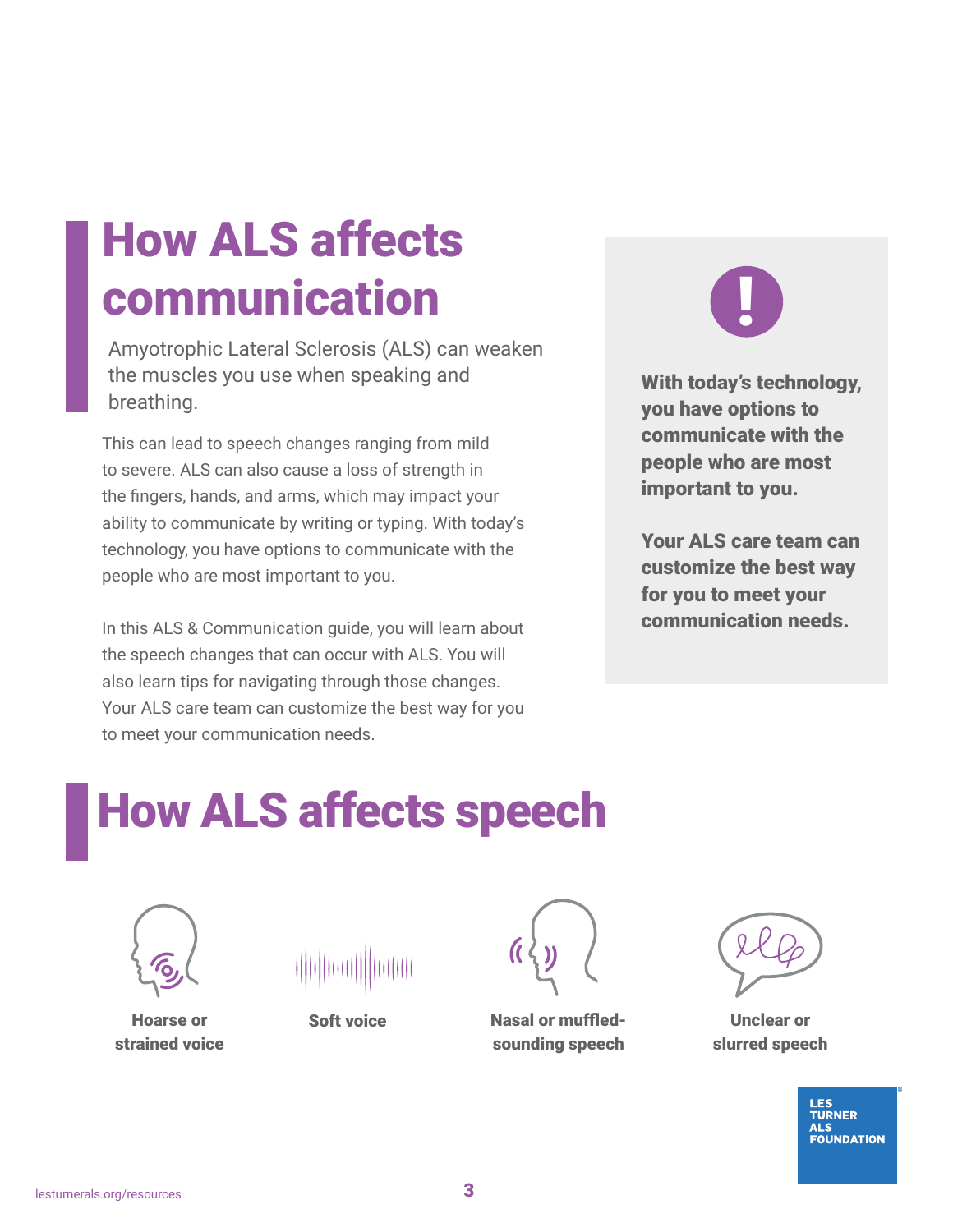# <span id="page-3-0"></span>Improving speech





Speak slowly. Pause between words, phrases, or thoughts.



Over-articulate speech mouth movements

### Shhh!

Rest your voice if you know you will need to talk a lot later in the day.



Project your voice. Think of listeners as being farther away than they are.



Get the listener's attention before speaking so they know you are ready to talk.



Speak face-to-face for added facial cues to improve understanding.

Rephrase if you are not understood.



by exaggerating

ar·tic·u·late

(particularly the first sound of the word).

Point or use gestures in addition to speaking.

Identify the topic of conversation or interest.



Perform breath stacking exercise before a planned conversation.



#### Consider using noninvasive ventilation (NIV)

NIV is a special type of medical equipment to support breathing. Non-invasive means that it does not break the skin or require any surgery. You'll wear a mask that's attached to a device. NIV is the preferred and most used form of ventilation in ALS care.

You can use My ALS Decision Tool $M$  to learn if NIV is the right choice for you.



#### [alsdecisions.org/breathing](http://alsdecisions.org/breathing   )

Then, talk with your ALS care team. Together, you and your care team can find a treatment plan that works for you.

Watch this video, [bit.ly/](http://bit.ly/ambu-bag) [ambu-bag](http://bit.ly/ambu-bag) for instructions or ask your pulmonologist during a clinic visit about breath stacking.

For more information on ALS & Breathing visit, [lesturnerals.org/breathing](http://lesturnerals.org/breathing)



Speak in a well-lit and quiet environment.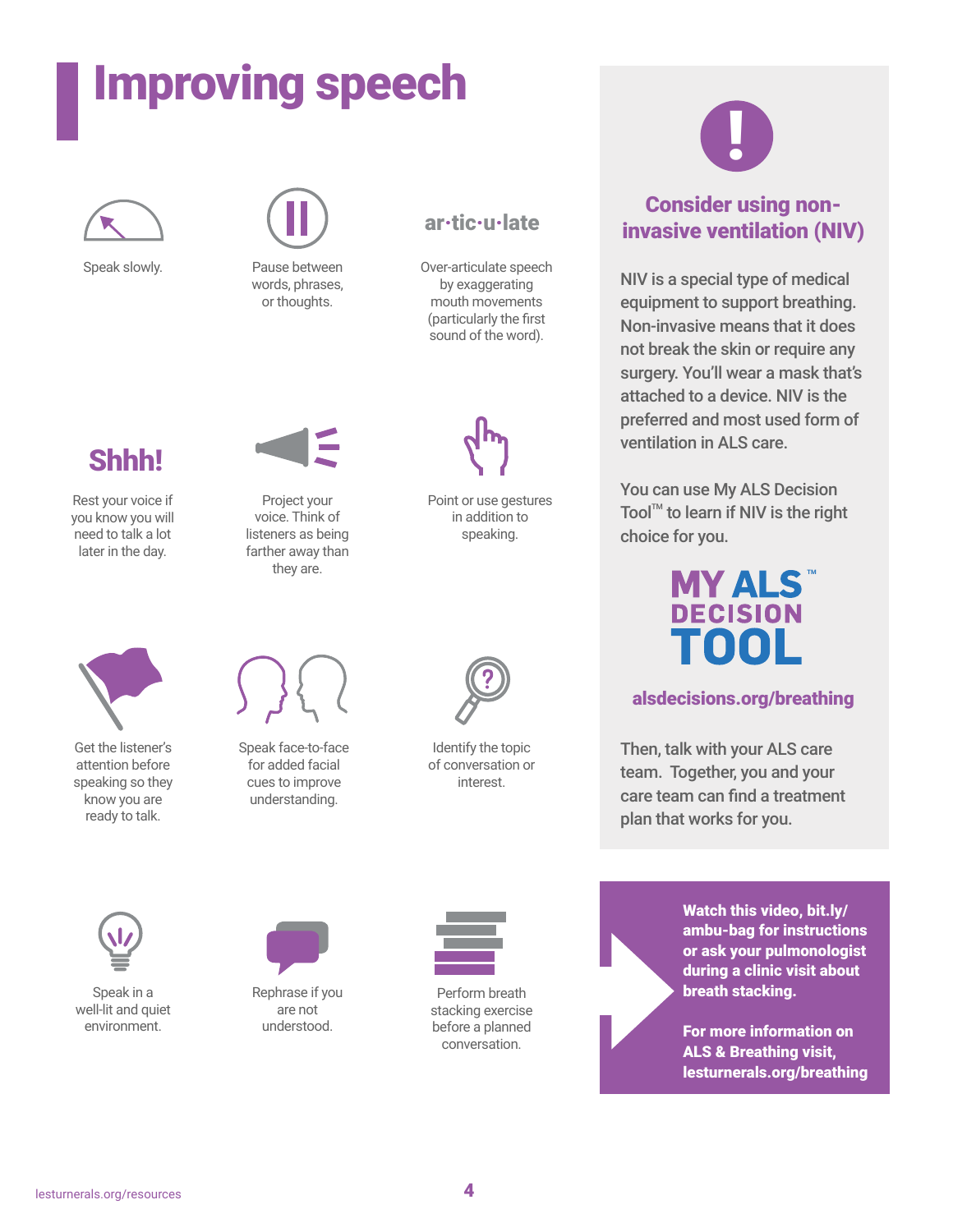### <span id="page-4-0"></span>Specialists to help with communication

Speech-Language Pathologists (SLPs) and Occupational Therapists (OTs) work together to help you keep up with your changing communication needs.

SLPs can help in the following ways, even if you have not noticed changes in your voice:



Start the voice/message banking process to record your voice



Provide strategies to enhance speech clarity and introduce exercises if appropriate



Provide education, training, and financial resources



Recommend adaptations, tools and devices.

OTs work with SLPs to determine what devices and techniques are going to make communicating easier for you. This is important if you are experiencing decreased hand function and as well as diminished ability to speak.

## Options for recording your voice

Recording your voice is highly recommended once you are diagnosed with ALS. You can use your recorded voice with different devices in the future to communicate with others.

The effort and cost to record your voice varies. The technology changes often, so please contact your ALS care team. They will help you stay up to date on your options.



If you would like an idea of words and phrases to record, the Jay S. Fishman ALS Augmentative Communication Program has a great list.

[bostonchildrens.org/ALSA](http://lesturnerals.org/wp-content/uploads/2021/09/
Messagebankdefinitionsandvocab201613.pdf

)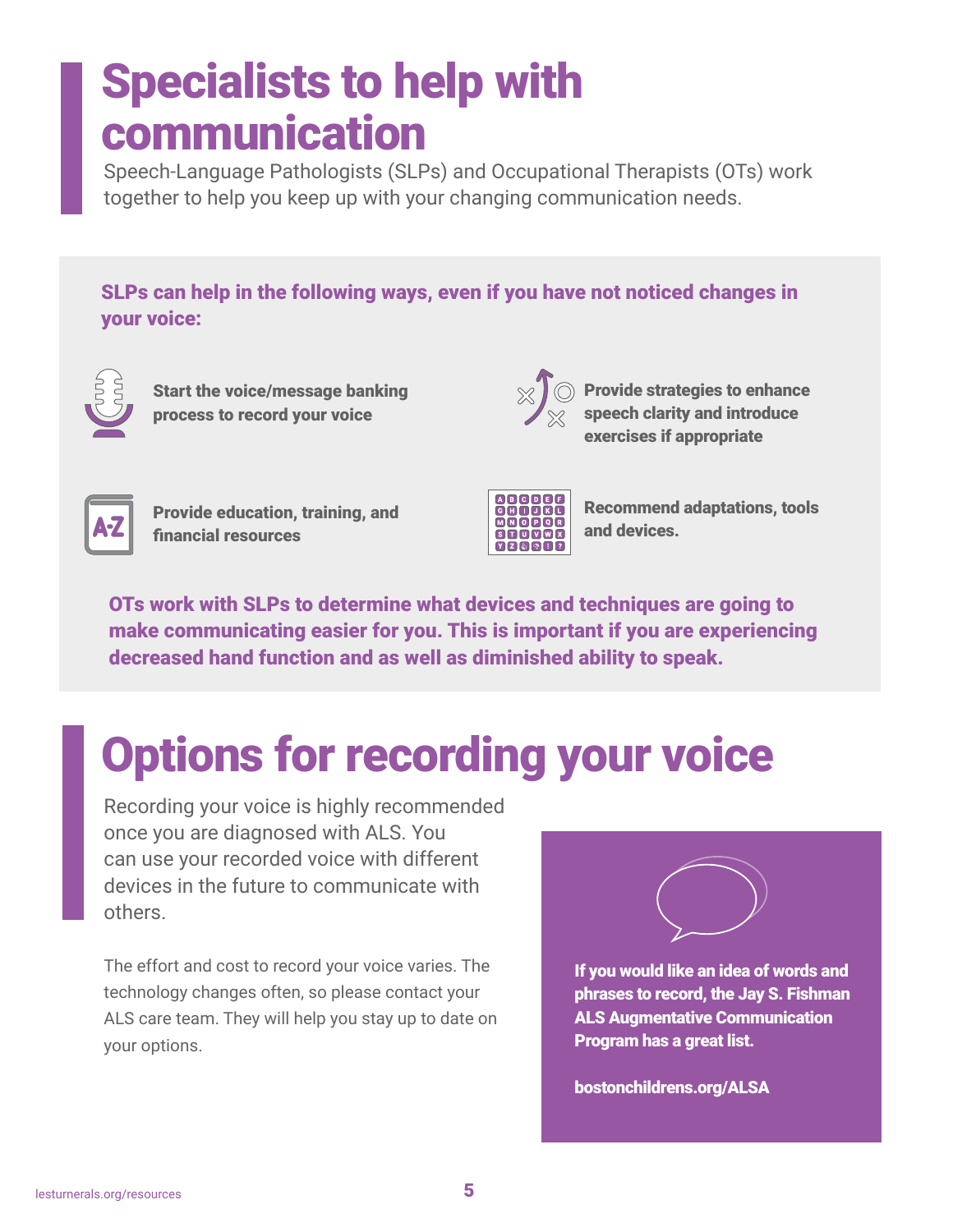

#### Voice Banking

The process of digitally recording your voice to create a custom synthetic voice. This new custom voice can be used with a speech-generating device (SGD). The process needs to begin when your voice is relatively unchanged. The earlier in the disease process, the better. A family member can also complete voice banking for you if you desire.

> My Own Voice Acapela (aka Acapela) is more expensive, but many people find it easier to use. For more information visit,

**There are several different** 

**software systems that you can use to bank your voice. There are** 

ModelTalker can be harder to use but is less expensive. For more information visit,

**[mov.acapela-group.com](http://mov.acapela-group.com)**.

**[modeltalker.org](http://modeltalker.org)**.

**two main ones:** 



#### Message Banking™

Recording messages using your natural voice. These messages sound more natural than voice banking by keeping the tone of your voice. For more information visit, [mymessagebanking.com](http://mymessagebanking.com).



#### Legacy Messages™

The process of recording phrases and sentences. These are usually phrases that you frequently use or are meaningful to you. Record catchphrases that you are known for. For more information visit, [lega](http://legacymessages.com)[cymessages.com.](http://legacymessages.com)



#### Double Dipping™

The process of recording your voice only once for both voice banking and message banking. This technology was developed by the Jay S. Fishman ALS Augmentative Communication Program at Boston Children's Hospital. For more information visit, [bostonchildrens.org/ALSAugComm](http://bostonchildrens.org/ALSAugComm).



Voice banking is not covered by insurance. The nonprofit group, Team Gleason, will pay for Acapela or ModelTalker. This applies for anyone in the United States who has with ALS.

For more information visit [teamgleason.org/need-assistance/](http://teamgleason.org/need-assistance/).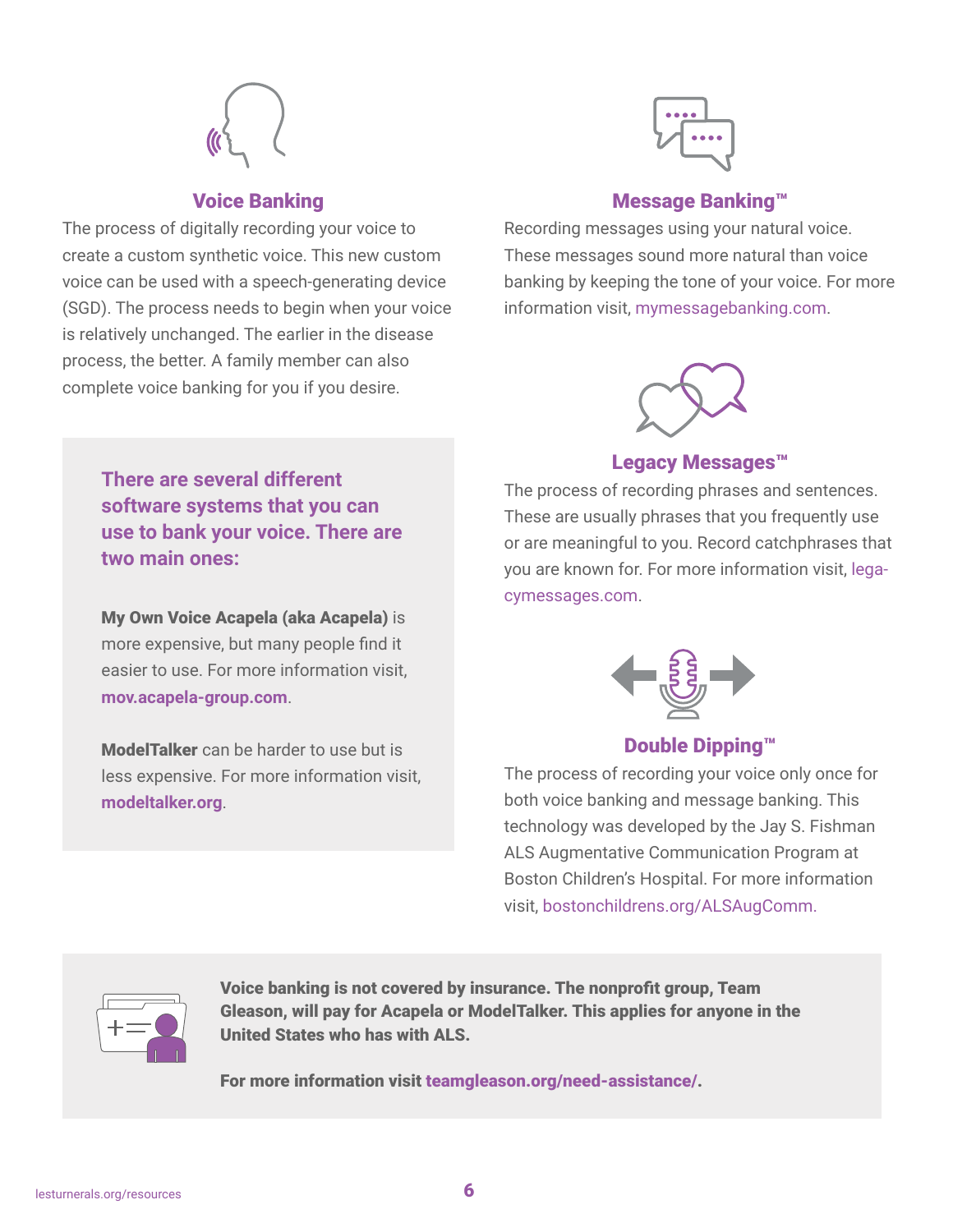### <span id="page-6-0"></span>Alternative and augmentative communication

Alternative and augmentative communication (AAC) are tools and strategies that aid you in speaking. AAC can also replace your speech when you are no longer able to speak on your own. AAC ranges from low-tech tools to high-tech computers and tablets.

Types of AAC that are available include:



Low tech options are less expensive options if you are able to write or point. Adaptive styluses or universal cuffs are ways to adapt writing utensils if you have decreased grasp.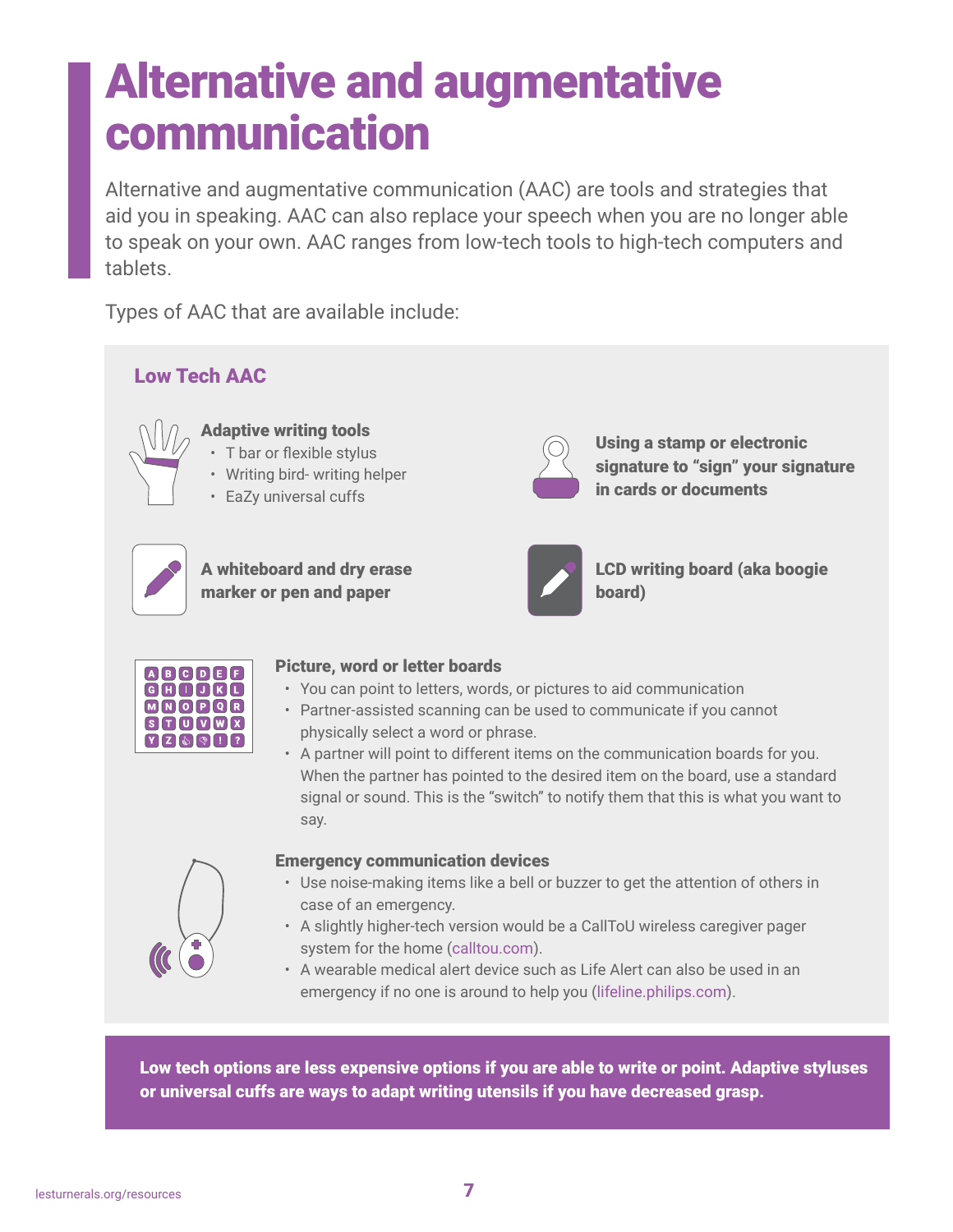#### Amplification



#### **Microphone**

Increase the volume of your voice. One example is Chattervox [\(chattervox.net](http://chattervox.net)).

#### Moderate tech (this is not a complete list)



- Text-to-Speech
- **• Text to Speech!:** Free on iOS
- **• Text to Speech:** Free on Android
- **• Tell Me- Text to Speech:** Free on Android



#### Text-to-Speech with additional features

- **• Speech Assistant AAC:** available through iOS with payment and free on Android
- **• Proloquo4text:** available through iOS with payment. *Can be used with Message Banking™*
- **• Talk for me:** Free on iOS
- **• Verbally:** Free on iOS
- **• Predictable:** On iOS with payment. *Can be used with Message Banking™*

Moderate tech apps are a great bridge between low tech and high-tech devices. The apps can be downloaded on your existing smartphone or tablet through your app store at a wide range of price points.

#### High tech

A **Speech generating device (SGD)** is a device that is used for communication. These devices are usually computers or tablets. They allow you to browse the internet, email and send text messages. SGDs also change text into speech through specialized programs. The device will allow you to select what you want to say through various tools. These tools include a computer mouse, head mouse, touch screen and eye gaze.



#### Commonly recommended speech generating brands

- Tobii Dynavox: [us.tobiidynavox.com](http://us.tobiidynavox.com)
- PRC-Saltillo: [prc-saltillo.com](http://prc-saltillo.com)
- Talk to me Technologies: [talktometechnologies.com](http://talktometechnologies.com)

SGDs can be changed to suit your communication needs. For more information, talk with your SLP, care team, and insurance provider.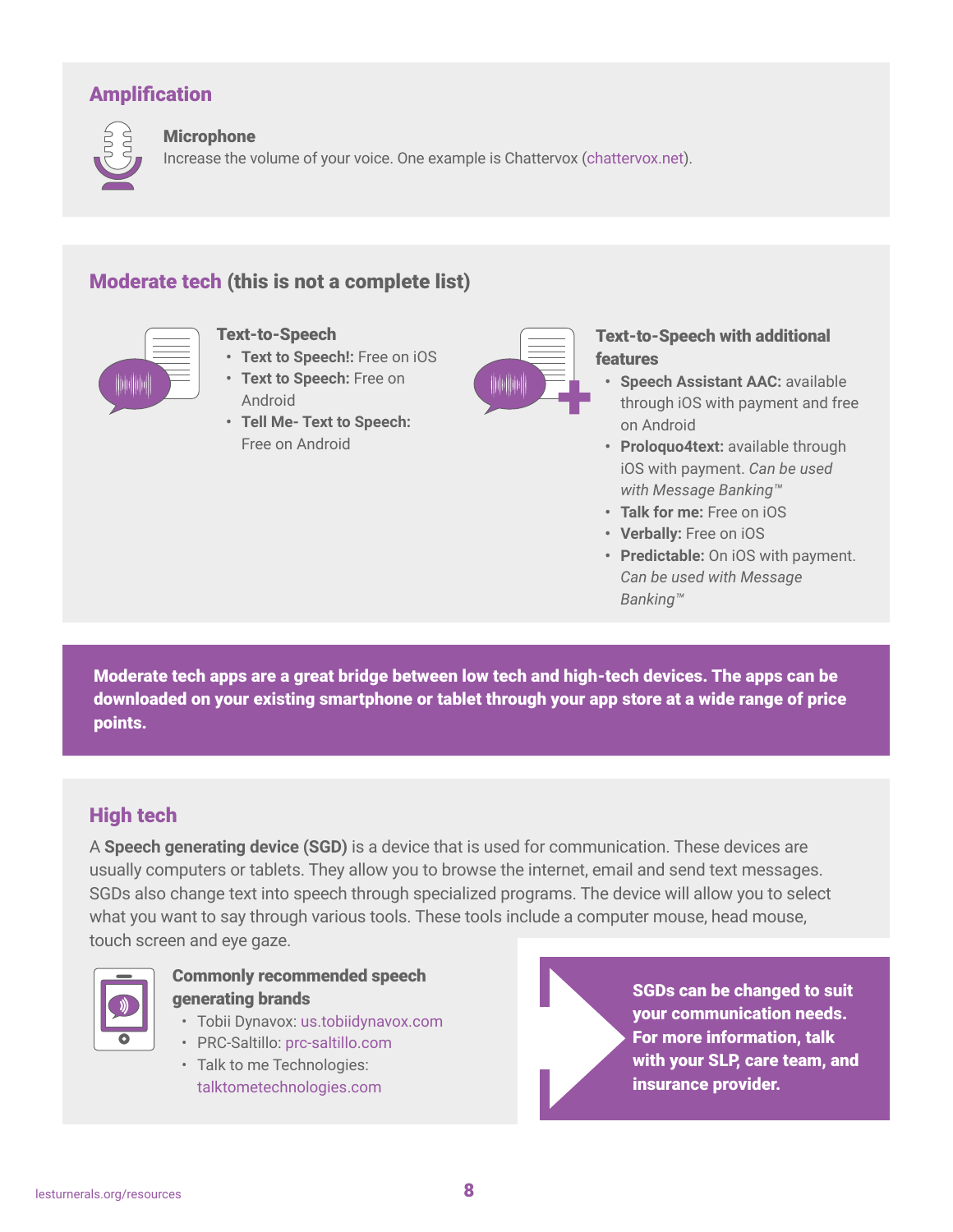#### <span id="page-8-0"></span>Using speech generating devices?

#### Direct Selection



Touch

Touch the item on the screen to select it.



#### **Mouse**

Click with a mouse to select an item on the screen.



#### Head mouse pointer

Use head motion to select an item on the screen.



Eye access selection or eye-tracking Use eye movement and eye-tracking software to select an item on the screen.

#### Indirect Selection



#### Switch Scanning

The computer highlights different items on the screen by first highlighting groups of objects, letters, or words, and then narrowing them down within the group.

> As your abilities change, you can also change your selection method.

#### Insurance coverage

- Medicare usually pays up to 80% of the cost of a SGD.
- Private insurance will usually cover most or all of the cost of a SGD. Coverage will depend on your type of insurance.
- Insurance will not cover the cost of an SGD if you live in a nursing home or if you are receiving hospice care.

#### How can I get evaluated for assistive communication devices?

**Shirley Ryan AbilityLab's Assistive Technology Program** offers a variety of services. The services available will enhance your independence and quality of life. (**[sralab.org/services/assistive-technology](http://sralab.org/services/assistive-technology)**)

**Asyst Communications Co. Inc.** offers accessible technology to help you communicate and control your environment. (**[asyst.us](http://asyst.us)**)

**The Marianjoy Assistive Rehabilitation Technology Institute** will evaluate you to maximize your independence and communication options. (**[www.marianjoy.org/rehab-technology/marti](http://www.marianjoy.org/rehab-technology/marti)**)

#### Talk with your ALS care team to get a referral to a technology center near you.

**LES TURNER** AI S **FOUNDATION**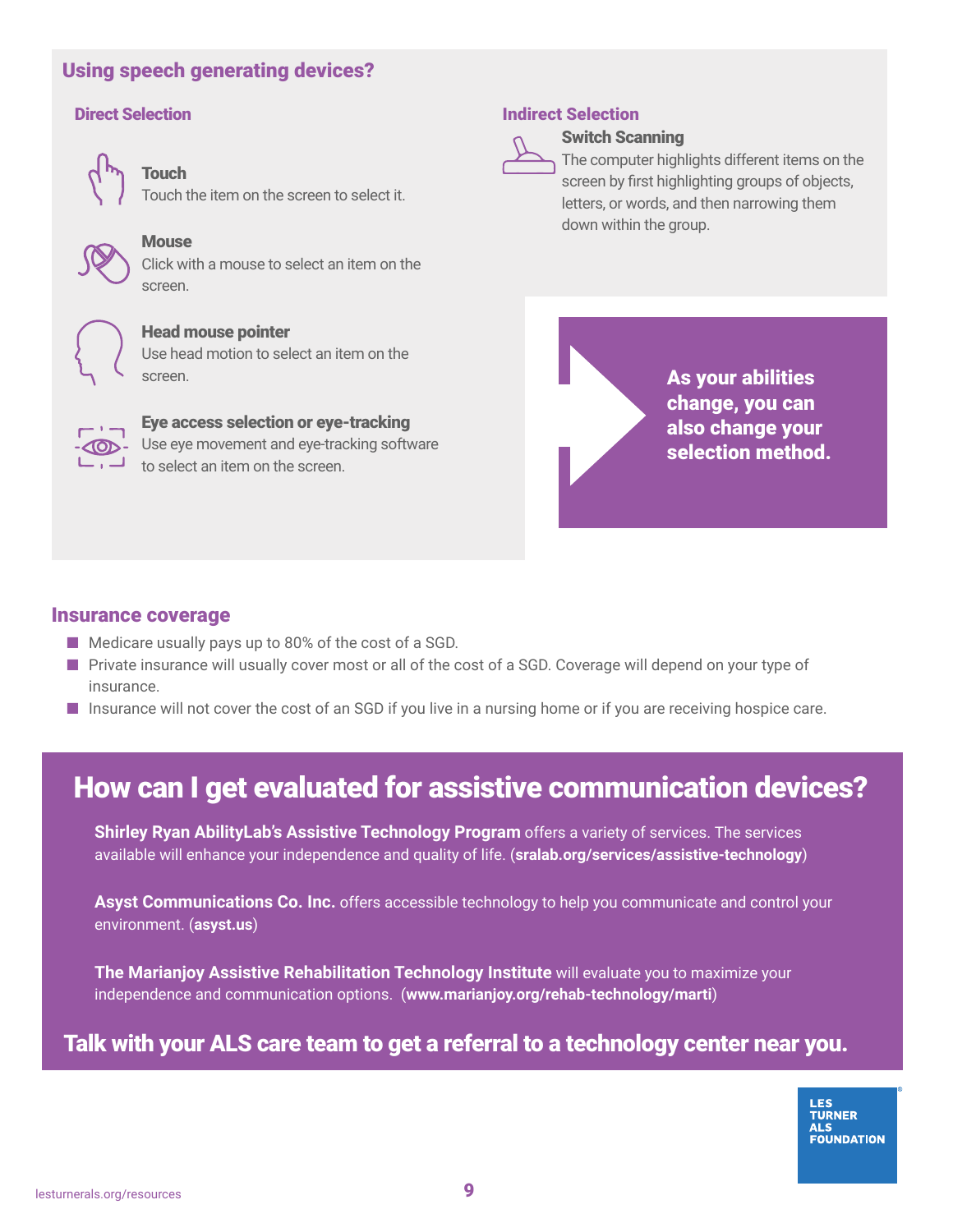### <span id="page-9-0"></span>Adaptive devices for computer use



Computer arm supports and accessibility features for keyboard modification



Keyboard aid (pointer)



Talk to your ALS care team for adaptive computer equipment recommendations.



Head- or eye-control electronic/computer device



Futuro wrist brace



Voice-activated programs such as Dragon Speak



#### Adaptive computer mice

- Foot-operated computer mouse
- Trackball mouse
- Vertical style mouse
- Roller mouse- allows you to keep hands on keyboard at all times to decrease arm movement and fatigue



Smart speaker capable of streaming audio content, relaying information, and communicating with other devices

Technology centers often have a large selection of state-of-the-art, commercially available devices on hand to assist in assessing the best equipment for you.

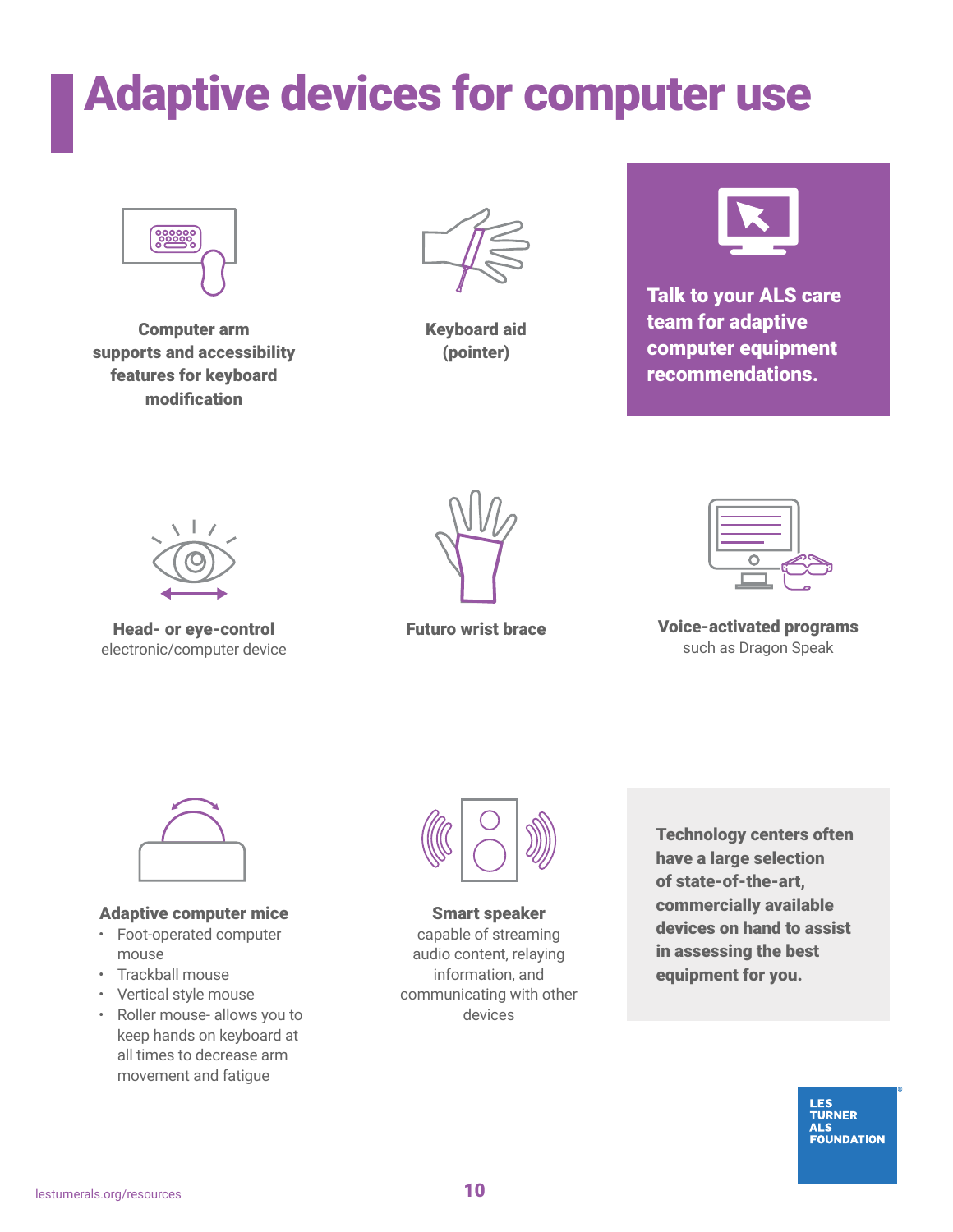## <span id="page-10-0"></span>Telephone and in-home communication

Telephones can be adapted in many ways.









headset **Receiver holder** Speakerphone





Speed dial **Voice activated phone** 

In-home communication







Infant monitor Walkie-talkie Portable doorbell



#### Voice-activated house controls

(Google Home, Alexa, etc.) paired with smart items such as doorbells, light bulbs, outlets, and kitchen appliances.